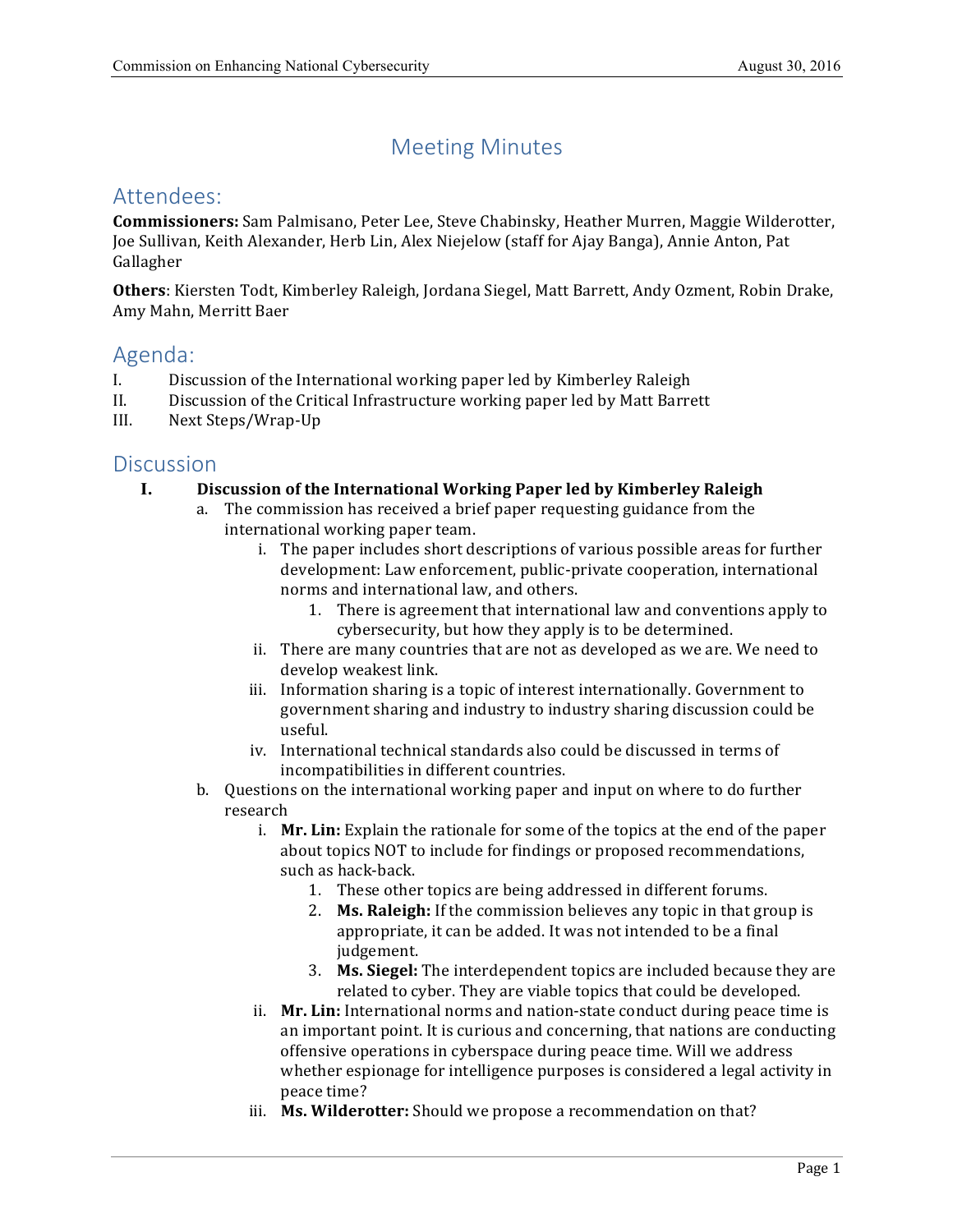- 1. Mr. Lin: We should not make a recommendation. But not mentioning the issue at all, is an omission.
- 2. We may need to mention why we don't include particular areas in the interest of completeness.
- iv. International norms
	- 1. Cyber espionage is part of this area. It needs to be mentioned in some form.
- v. The topics mentioned thus far are very good. If we are going to work international, these are good areas to include.
- vi. Mr. Lee: If we eliminate international norms as a topic, does the paper make sense? It still makes sense as the remaining issues still represent issues the nation faces. There are still highly relevant areas. It may be a scoping issue.
- vii. **Mr. Sullivan:** One of the issues we are trying to solve is there is a lack of alignment of standards, in areas such as prevention.
- viii. Mr. Lee: Hack-back and areas of data transfer will be critical in the future.
	- 1. Hack-back is a failure by the government in terms of cooperation. If there is no cooperation between jurisdictions, it is a problem.
	- 2. The government should promote the rule of law, so that the private sector does not have to take on hacking back or other activities to defend itself.
- ix. Mr. Alexander: The Microsoft botnet take down should be mentioned. Examples of this should be discussed with international entities to promote a common cause. Another problem, how does the government promote working commercial internationally? When we get to areas of cybersecurity, we are fracturing instead of uniting. How do we arrive at standards we all can abide by that make sense?
- x. **Ms. Todt:** Are there targeted things on cleaning up the internet that we can clarify that demonstrates what that means?
- xi. We can look at advanced persistent threats. How do we develop an international alliance that helps stop these attacks? We can develop a number of examples to put out that would help improve things.
	- 1. What is the role of government in defending companies that operate internationally? An example is Ireland and Apple in the news this morning. We need to develop something to get this right.
- xii. Mr. Lee: My struggle may be terminology. On the botnet takedown, an enabler is the belief that cooperation with multiple states will prevent incidents.
- xiii. Mr. Niejelow: Data transfer across borders is a huge issue. It goes back to the technical standards. We would like that issue woven back in.
	- 1. Vulcanization of information and restricting flow of cross border data.
	- 2. Cyber and anti-fraud capabilities will not function without data. These are very important concerns.
	- 3. Mr. Alexander: Data should be stored locally in native countries. Data for international customers should be stored in those countries.
	- 4. There are two negatives in that there is increased security for fragmented data. It is essentially a red herring argument being used on the part of European countries.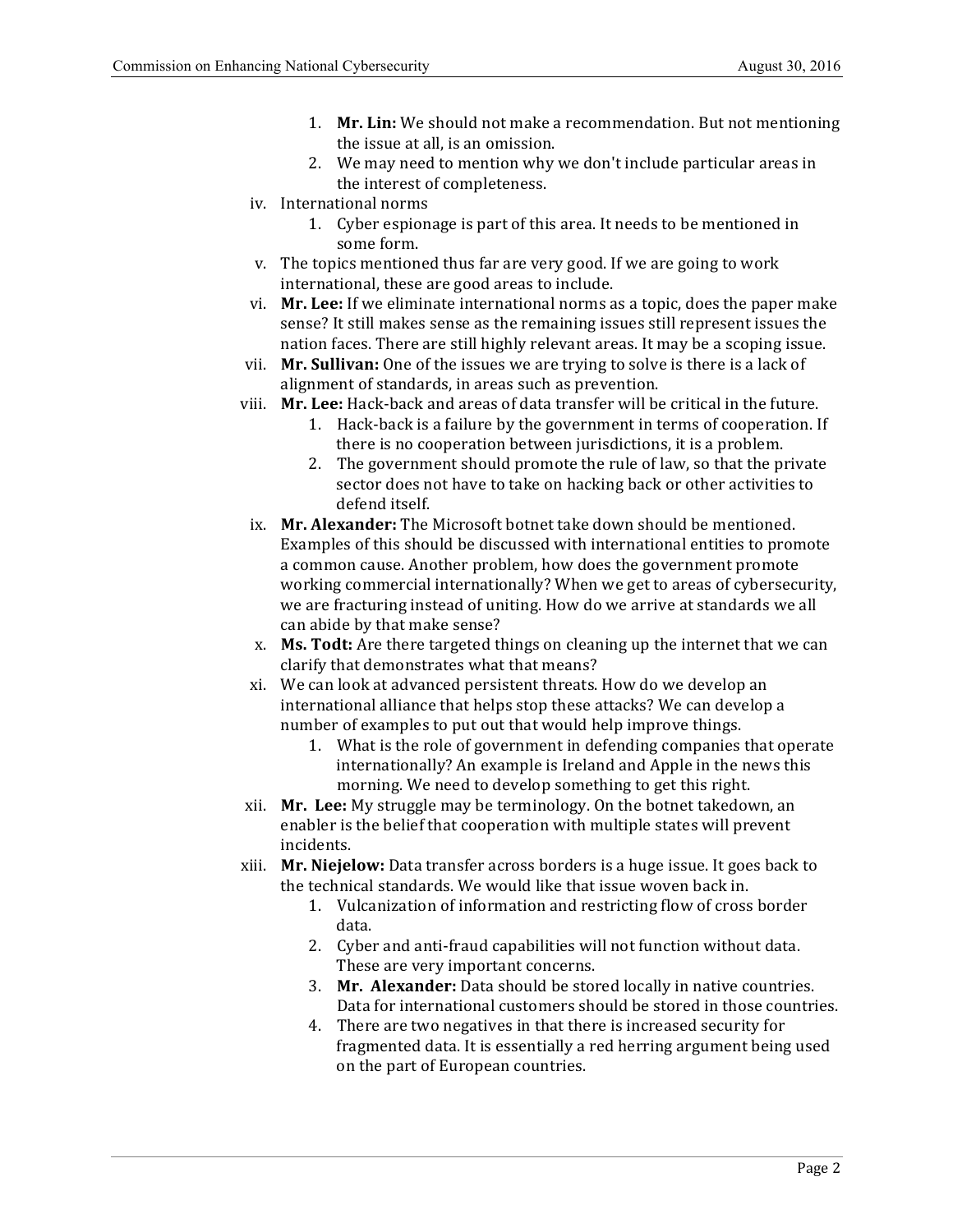- 5. **Ms. Anton:** Europe is making a political play. They don't want to entrust their data to the United States. There must be some agreements between the European Union (EU) and the US.
- 6. Mr. Alexander: That is the problem. Others are more aggressive than the US. What is the role of the government, and how do we do it? This is one area where the government should lead.
- 7. In places with emerging markets, they are following European arguments with no framework behind it.
- 8. **Ms. Wilderotter:** We can include recommendations for agreements for governments now and in the long term.
- 9. **Ms. Todt:** [To Kim and Jordana] Any additional thoughts? If the commissioners want a follow on call on international, we can send an email on that.
	- a. **Ms. Raleigh:** Would like a short write up from the would be helpful for framing purposes. commissioners on data localization and cybersecurity. It
	- b. **Mr. Lee:** We may have some white papers on that topic.
	- c. **Mr. Niejelow:** Will also forward material on the topic.
	- d. Are international norms and international law out of scope? We can leave those to other forums.
	- e. Ms. Todt: We should follow up with Mr. Banga before we drop that topics. Mr. Alexander gave a good summary.

### **II. Discussion of the Critical Infrastructure working paper led by Matt Barrett**

- a. Sources of input for the paper: The core team tried to have a good sampling of commissioner thoughts on which to build the paper. We also included panelist feedback from the other meetings.
- b. We have interviewed 55 SMEs from different critical infrastructure topic areas. We wanted to include as many areas as possible.
- c. We asked these questions: What are the biggest challenges, what is working or not working, upcoming research/innovations that could address challenges, and individual SME recommendations.
- d. Highlights in the papers: Challenges, findings, proposed recommendations are threaded. Some areas of risk still not addressed.
- e. What we hear from private organizations is about internal risk, not external risk. This needs to be paid attention to. We need to be mindful that piecemeal interaction is dangerous. Action by private sector may become dependent on money. It is worth a discussion.
- f. Infrastructure integrators may not understand cyber security. It is not a new labels that may provide awareness. problem, but it is not addressed. Knowledge and skill may be addressed through

### **g. Mr. Ozment:**

- i. It is important to start by looking at threats in terms of vulnerability and consequences.
- ii. DHS is not yet doing these things at the scale it wants.
- iii. We take a top-down and bottom up view. We look at entire sectors and individual companies. A top-down view shifts the whole economy, a bottomup view assists individual companies.
- iv. Best practices, information sharing, and individual response are geared for small and medium companies.
	- 1. Examples –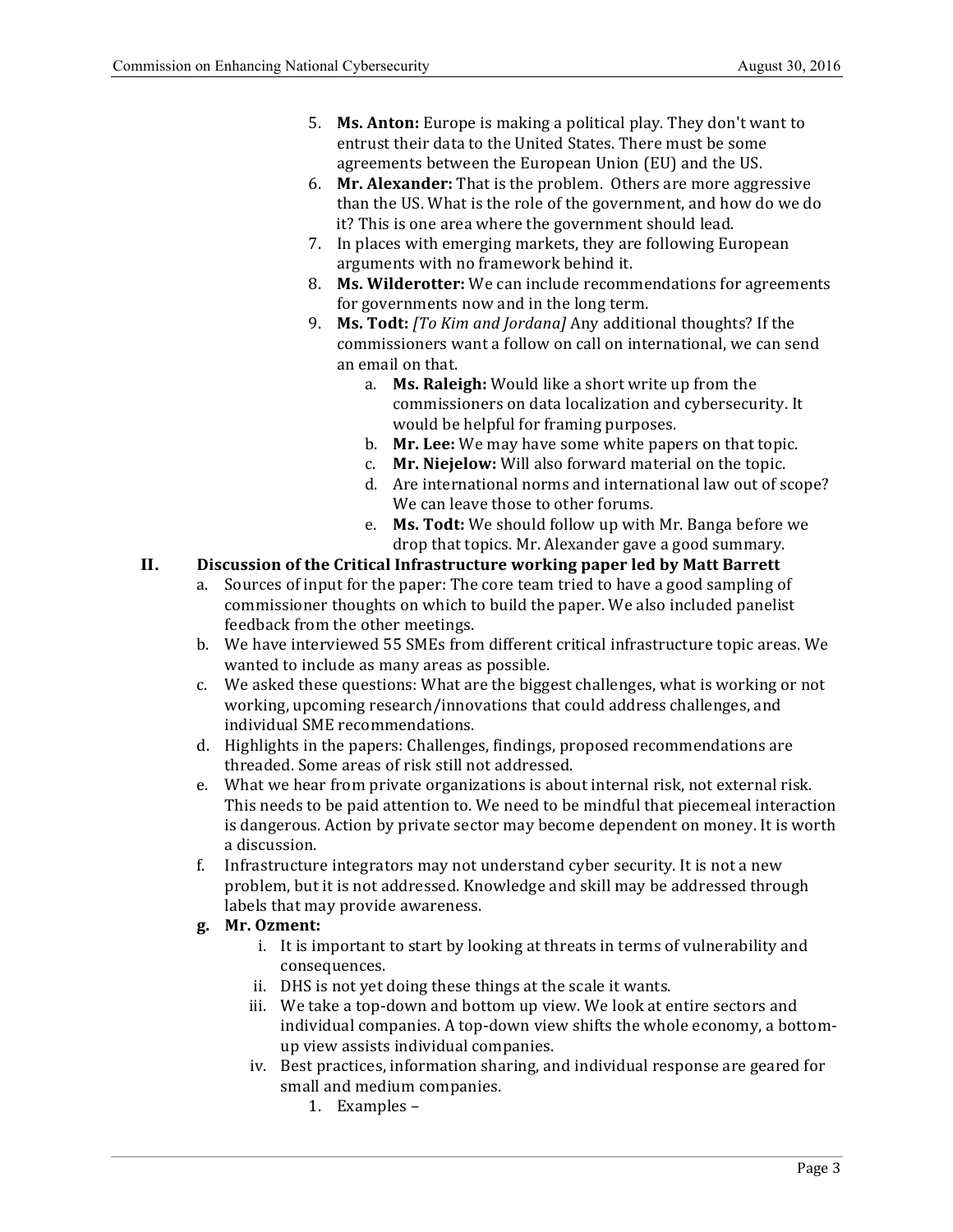- a. Best practices: NIST; bottom up with risk assessments;
- b. Information sharing goes both ways.
	- i. There is the indicator sharing initiative and more traditional reporting by PDFs.
	- ii. Incident response: The bottom up response helps one company (for example, the fire department and law enforcement assist at an arson fire).
- v. On a national incident, the physical response should be led by FEMA; the cyber response should be led by DHS.
- vi. NIST has done a great job with the Framework. It may need a more crisply defined standard of care. There is a need to harmonize standards across government and industry.
- vii. We have the automated sharing initiative to share indicators. We need to share much more rapidly.
- including what the incident analysis shows. For incident tracking, regulated industries already track and report incidents. Create a repository for that information. For non-regulated sectors, a non-profit repository can serve all viii. Incident information sharing: There needs to be immediate and longer term, sectors.
	- ix. Within DHS there is a proposal that the National Protection and Programs Directorate (NPPD) become a separate operational agency. It would empower protection, mitigation and response powers.
- h. Mr. Alexander: One key point we are focusing on responsibilities. There is the role of the Department of Defense to defend the nation. The DHS role is defining standards. We need to have a cyber command for cyber response. There must be some ability for the government to act corporately. We have not talked about it. There are no defined roles and responsibilities. This is the most important things to put on the table.
- i. **Mr. Palmisano:** Is it your view that we need one focal point? What would be most effective?
- j. **Mr. Alexander:** Secretary Gates had great insights to pull it all together in one agency. We should examine what he wrote, whether or not it is what we finally adopt. How do we ensure the security of the nation is the first priority?
- k. **Mr. Ozment:** There is DoD presence on the DHS watch floor, so they know immediately. We need to have government roles clearly articulated. It must be defined for industry, critical infrastructure, and the nation. When you ask at the senior level, they get it wrong.
- l. Ms. Todt: We are trying to get an answer to that question. We were trying to get an understanding at the August third meeting.
- m. Ms. Wilderotter: The commission should be the catalyst to get a recommendation that provides clarity to that question. It is all three categories.
- n. Mr. Sullivan: It must be incident response and prevention.
- o. **Mr. Gallagher:** The current state of affairs and how it works is unclear. I am skeptical pulling it all in one place is the answer. DoD should not be dealing with civilian law enforcement. It must work at the highest velocity. No other event or coordination has to deal with this type of challenge.
- p. Mr. Gallagher: What is the National Cyber Incident Response Plan status?
- q. **Mr. Ozment:** It is in draft. A public will be draft out in September, followed by delivery to the President. Further clarity is always needed.